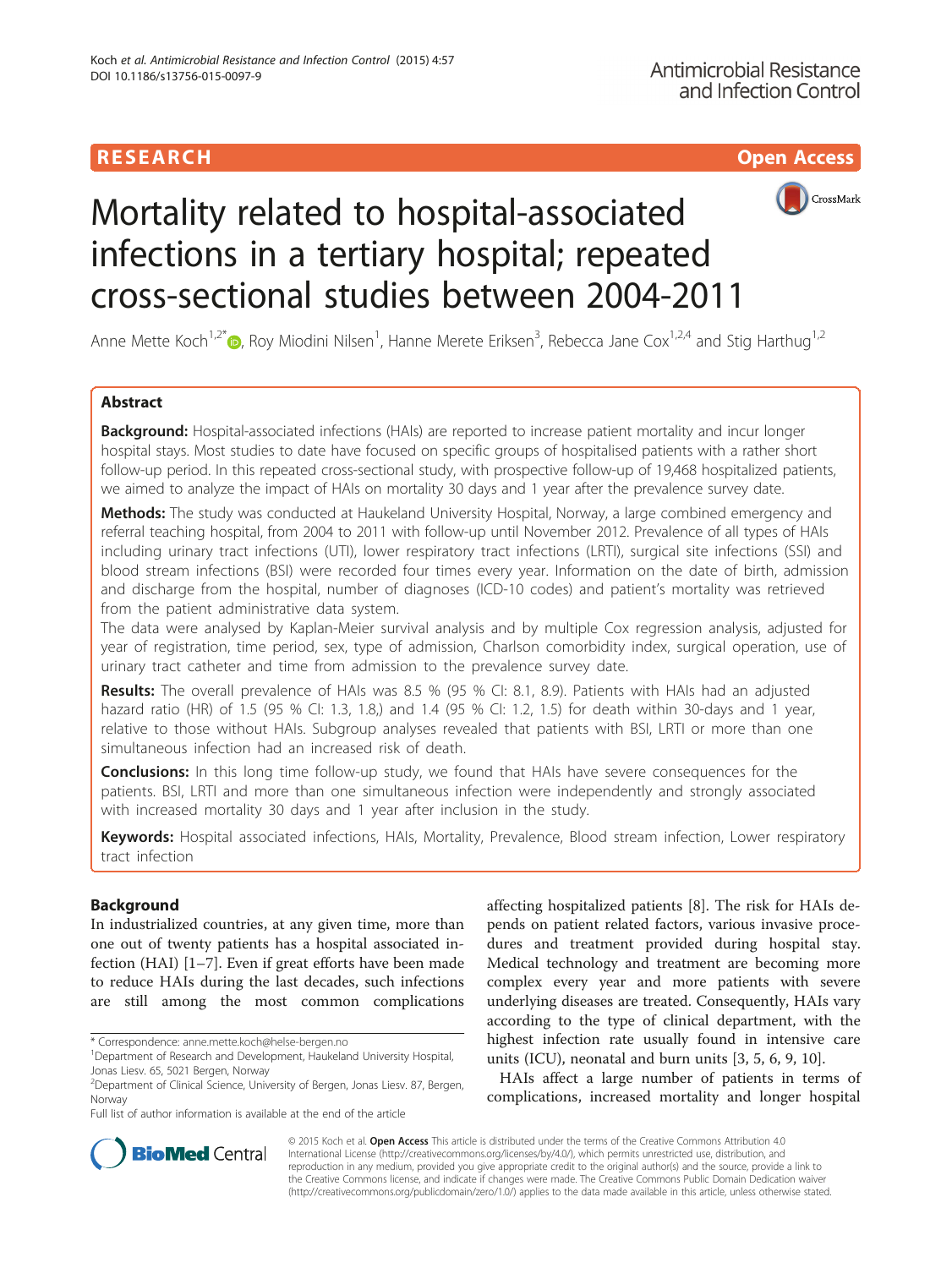<span id="page-1-0"></span>stay. HAIs may also affect the quality of life like long term disability and psychological trauma and are reported as one of the top leading causes of in-hospital deaths worldwide [[8, 11\]](#page-6-0). HAIs also impose significant economic consequences on the healthcare system [[12](#page-6-0)–[14\]](#page-7-0).

The association between different HAIs and mortality is well established in previously published studies [[14](#page-7-0)–[19\]](#page-7-0), and such associations are particularly found in patients with lower respiratory tract (LRTI) [[14](#page-7-0), [16](#page-7-0), [17](#page-7-0)] and blood stream infections (BSI) [\[14](#page-7-0), [16, 18](#page-7-0), [20\]](#page-7-0). However, some of the studies are primarily performed in high risk units, with a small number of patients, focusing on one type of HAI, or without taking co-morbidity into account.

In this study the purpose was to evaluate a possible relationship between various types of HAIs and the risk of mortality within 30 days and 1 year among 19,468 patients in a combined emergency and referral hospital in Norway.

#### Methods

#### **Setting**

The study was conducted at Haukeland University Hospital, a hospital trust including a large somatic hospital and psychiatric hospital, a smaller emergency hospital, and a specialized orthopedic hospital. All together the hospital has approximately 1000 somatic beds. It covers about one million inhabitants in Western Norway, and is also an emergency hospital for 300,000 people. It provides all specialties apart from organ transplants, and it includes large intensive care units with approximately 30 beds, a neonatal unit with 7 beds, and a national burns center with 5 beds.

### Method

The study was designed as a repeated cross-sectional study with prospective follow-up of life status. Data collection was performed four times annually from November 2004 to November 2011, with a one year follow up for all subjects up to November 2012. All in-patients on the day of prevalence survey were included in the study and a total of 26,933 patients were recorded following 32 different surveys. When excluding patients with hospital stay less than 2 days (by definition not at risk for HAI) or longer than 250 days, as well as patients with HAIs transferred from other hospitals and patients with missing information on LOS, we ended up with a patient cohort of 19,468 (Fig. 1). When a patient had more than one registration in the surveillance system during the follow-up period, only the first admission was included.

#### Ethics

The data was collected as a part of the hospital' s infection prevalence survey. According to the Health Research Act,



Norway, quality assurance projects, surveys and evaluations that are intended to ensure that diagnosis and treatment actually produce the intended results do not need ethical committee approval and patient consent is not required. Hence, the study was only approved by the hospital' s privacy ombudsman [Ref: 2013/9818].

#### Data collection

The Department of Infection Control has the overall responsibility for data collection in a local registry established for the mandatory infection surveillance, which was linked to the patient administrative system. On the day of prevalence survey, dedicated nurses or physicians in the somatic wards reviewed all in-patients in an on-line system. The patients' infection status was identified, and the inclusion day was defined as the day of the prevalence survey. HAIs were identified according to a simplified version of the definitions developed and recommended by the Centres for Disease Control and prevention (CDC), USA [[2,](#page-6-0) [21](#page-7-0)].

HAIs were defined as any infection identified at least 48 h after hospital admission without evidence of the infection being present or incubating at the time of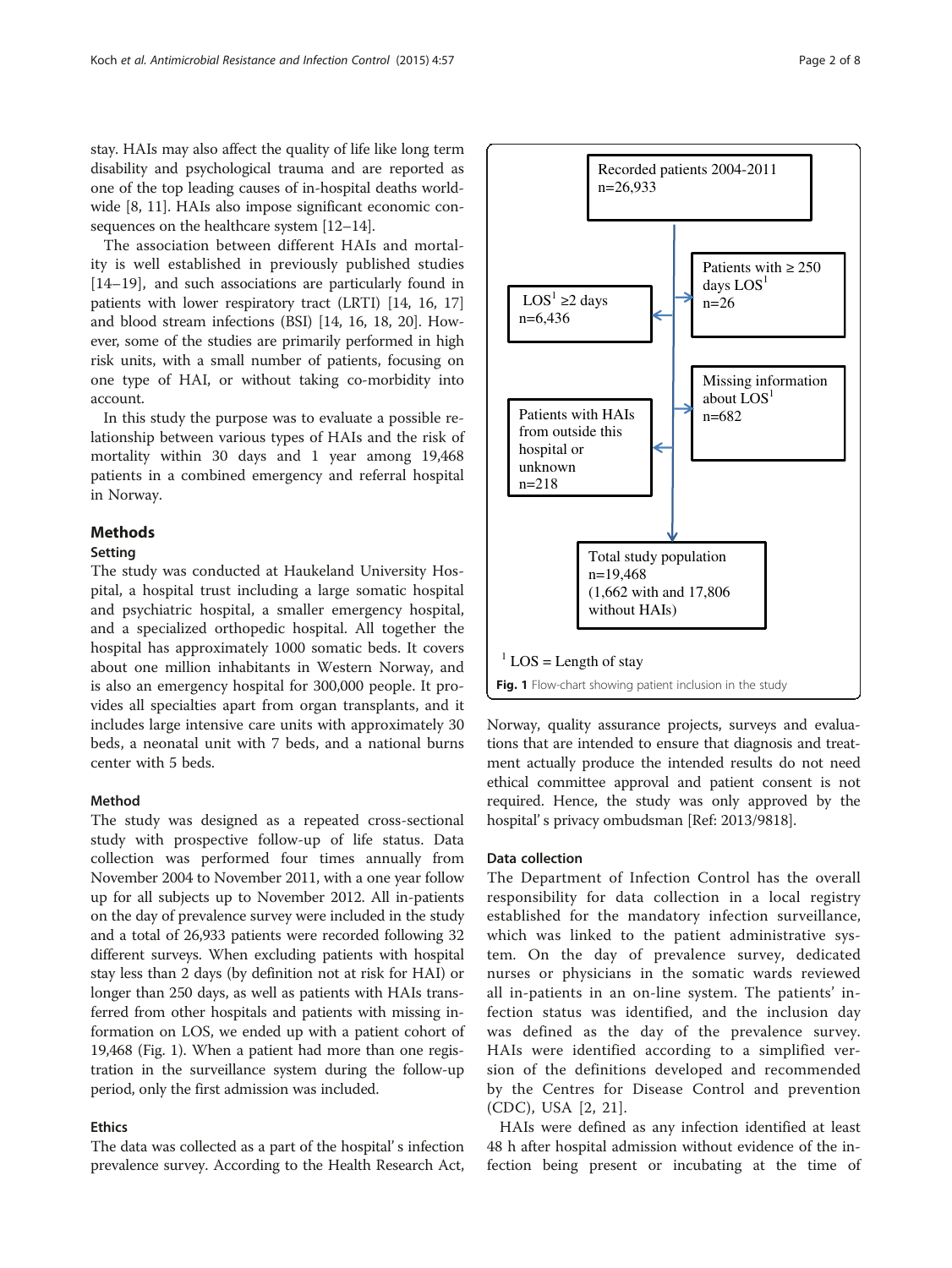admission. All in-patients registered in somatic wards at the hospital at 8 a.m. on the designated day were included in the survey.

All types of HAIs were recorded and analysed, including symptomatic urinary tract infection (UTI), lower respiratory tract infection (LRTI), blood stream infection (BSI), and surgical site infection (SSI). HAIs with only a few included cases such as skin, soft-tissue infections and gastrointestinal infections were analysed together as "other infections". Patients with more than one type of infection simultaneously were analysed as a separate group. The prevalence of surgical site infections was analysed including all patients for overall prevalence and among operated patients only in the remaining analysis.

The following variables were recorded for each patient: sex, age, season of admission (spring, summer, autumn and winter), elective versus emergency admission, surgical procedure, use of urinary tract catheter (permanent and intermittent catheter) and antibiotic therapy. Date of admission was automatically collected from the patient administrative data system.

Up to seven diagnoses according to ICD-10 (The international classification of Diseases, ICD-10) were recorded for each patient at discharge. All diagnoses were weighted according to Charlson comorbidity index, a method validated to predict mortality by classifying or weighting the patient's comorbid conditions [[22](#page-7-0), [23](#page-7-0)]. Information about mortality was recorded from patient administrative data system 30 days and 1 year after patient's inclusion in the study (the day of the prevalence survey).

#### Statistical analysis

HAIs were analysed as a binary exposure variable (no HAI, any HAI). We also analysed HAIs by type of infection (no HAI, UTI, LRTI, BSI, other HAIs, multiple HAIs, SSI), which were mutually exclusive.

Descriptive statistics were used to quantify sample characteristic whereas the Kaplan Meier survivor function were used to describe the percentage of survivors after 30 days and 1 year after infection status. To test for difference in survival functions across HAI categories, we used the log-rank test. We further estimated the associations of HAIs with 30 days and 1 year mortality as hazard ratios with 95 % confidence intervals (CIs) using Cox regression models. The time from study inclusion (i.e., date of prevalence survey) until death was used as the measure of event free time. All patients were monitored for up to 30 and 1 year. The hazard ratios were estimated by crude models as well as after controlling for year of inclusion (continuous), time period (categorical calendar quarters), patient's sex (woman, man), patient's age (continuous), type of admission to hospital (acute, elective), surgical operation (no, yes), and use of

urinary tract catheter (no, intermittent/permanent). We additionally adjusted for time from hospital admission to study inclusion (i.e., the pre-prevalence period) and Charlson comorbidity index. Because these two variables formed a non-linear relationship with mortality or infection status, they were categorized and included as categorical model terms (6 categories each) to achieve better adjustment. All covariates were chosen because they have previously been strongly related with mortality of HAIs. Finally, by visual inspection of the log-log plot of survival, we verified that the proportional-hazards assumption was essentially fulfilled for all variables in the models. All analyses were performed using Stata/IC version 14.0 (StataCorp, Texas, USA) for Windows. All P values were two sided and values below 0.05 were considered statistically significant.

#### Results

#### Patient characteristics and prevalence of HAIs

During the study period 19,468 patients were included, 1662 patients had HAIs and the remaining 17,806 did not have HAIs. The overall prevalence of HAIs was 8.5 % and the prevalence of the four most frequently recorded types of infections was for LRTI 2.2 %, UTI 2.1 %, BSI 0.5 %, and SSI 1.6 %. Prevalence among operated patients was 4.5 % (Table 1). A general overview of the analysed variables is shown in Table [2.](#page-3-0) Fifty-three percent of the patients were females. The overall prevalence was higher in males than in females (9.7 % vs. 7.5 %) and increased with age. For the oldest patients (>74 years old), we found a prevalence of 11.3 % vs. 2.6 % for the youngest patients (<14 years). A total of 6925 (35.6 %) patients had undergone surgery and the prevalence of HAIs among operated patients was 15.0 % compared to 5 % for the non-operated patients. Acute admission patients had a higher prevalence of HAIs than those with elective admission, 9.6 % and 6.8 %, respectively. Seventeen percent of the patients had urinary tract catheters (13.8 % permanent and 2.9 % intermittent) and 26.2 % of the patients received antibiotics. We found an association between hospital stay before the date of prevalence study and the prevalence of HAIs. Charlson

Table 1 Prevalence of HAIs among 19,468 patients at Haukeland University hospital, 2004-2011

| Type of infection          | n    | % (95 % CI)               |
|----------------------------|------|---------------------------|
| All infections             | 1662 | 8.5 % (95 % CI: 8.1, 8.9) |
| Urinary tract              | 407  | 2.1 % (95 % CI 1.9, 2.3)  |
| Lower respiratory          | 428  | 2.2 % (95 % CI: 2.0, 2.4) |
| Blood stream               | 89   | 0.5 % (95 CI: 0.4, 0.6)   |
| Surgical site              | 311  | 1.6 % (95 % CI: 1.4, 1.8) |
| Surgical site <sup>a</sup> | 311  | 4.5 % (95 % CI: 4.2, 4.8) |
|                            |      |                           |

<sup>a</sup> Among 6925 operated patients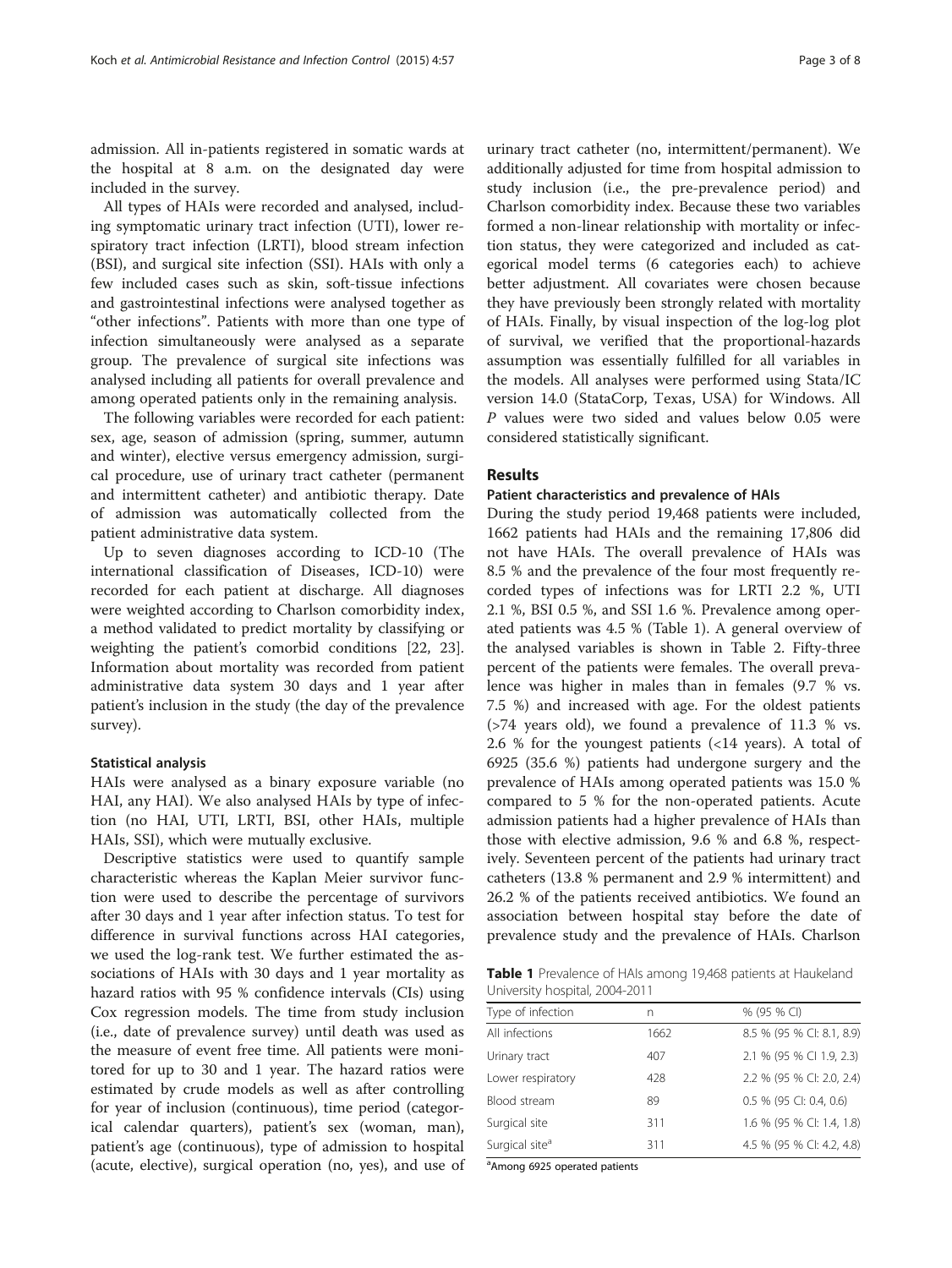|                                           |              | HAIs          |              |                        | Prevalence of HAIs |
|-------------------------------------------|--------------|---------------|--------------|------------------------|--------------------|
|                                           | All patients | $\rm No$      | Yes          |                        |                    |
| Characteristics                           | n (%)        | n (%)         | n (%)        | $P$ value <sup>a</sup> | $\%$               |
| All                                       | 19468 (100)  | 17806 (100.0) | 1662 (100.0) |                        | 8.5                |
| Gender                                    |              |               |              | < 0.001                |                    |
| Women                                     | 10140 (52.1) | 9378 (52.7)   | 762 (45.8)   |                        | 7.5                |
| Men                                       | 9328 (47.9)  | 8428 (47.3)   | 900 (54.2)   |                        | 9.7                |
| Age (years)                               |              |               |              | < 0.001                |                    |
| $0 - 14$                                  | 2131 (10.9)  | 2076 (11.7)   | 55 (3.3)     |                        | 2.6                |
| $15 - 34$                                 | 2447 (12.6)  | 2331 (13.1)   | 116(7.0)     |                        | 4.7                |
| 35-54                                     | 3345 (17.2)  | 3084 (17.3)   | 261 (15.7)   |                        | 7.8                |
| 55-74                                     | 6113 (31.4)  | 5498 (30.9)   | 615 (37.0)   |                        | 10.1               |
| >74                                       | 5432 (27.9)  | 4817 (27.1)   | 615 (37.0)   |                        | 11.3               |
| Time period                               |              |               |              | 0.005                  |                    |
| Jan-Mar                                   | 4924 (25.3)  | 4512 (25.3)   | 412 (24.8)   |                        | 8.4                |
| Apr-Jun                                   | 5010 (25.7)  | 4618 (25.9)   | 392 (23.6)   |                        | $7.8\,$            |
| Jul-Sept                                  | 4786 (24.6)  | 4391 (24.7)   | 395 (23.8)   |                        | 8.3                |
| Oct-Dec                                   | 4748 (24.4)  | 4285 (24.1)   | 463 (27.9)   |                        | 9.8                |
| Admission type                            |              |               |              | < 0.001                |                    |
| Acute                                     | 12080 (62.3) | 10918 (61.6)  | 1162 (70.2)  |                        | 9.6                |
| Elective                                  | 7304 (37.7)  | 6810 (38.4)   | 494 (29.8)   |                        | 6.8                |
| Surgery                                   |              |               |              | < 0.001                |                    |
| No                                        | 12543 (64.4) | 11920 (66.9)  | 623 (37.5)   |                        | 5.0                |
| Yes                                       | 6925 (35.6)  | 5886 (33.1)   | 1039 (62.5)  |                        | 15.0               |
| Urinary tract                             |              |               |              |                        |                    |
| catheter                                  |              |               |              | < 0.001                |                    |
| No                                        | 16216 (83.3) | 15162 (85.2)  | 1054 (63.4)  |                        | 6.5                |
| Yes, permanent                            | 2682 (13.8)  | 2150 (12.1)   | 532 (32.0)   |                        | 19.8               |
| Yes, intermittent                         | 570 (2.9)    | 494 (2.8)     | 76 (4.6)     |                        | 13.3               |
| Use of antibiotics                        |              |               |              | < 0.001                |                    |
| No                                        | 14372 (73.8) | 14241 (80.0)  | 131 (7.9)    |                        | 0.9                |
| Yes                                       | 5096 (26.2)  | 3565 (20.0)   | 1531 (92.1)  |                        | 30.0               |
| Pre-prevalence period (days) <sup>b</sup> |              |               |              | < 0.001                |                    |
| $\overline{2}$                            | 5182 (26.6)  | 5112 (28.7)   | 70 (4.2)     |                        | 1.4                |
| $3 - 5$                                   | 4537 (23.3)  | 4339 (24.4)   | 198 (11.9)   |                        | 4.4                |
| $6 - 9$                                   | 4133 (21.2)  | 3756 (21.1)   | 377 (22.7)   |                        | 9.1                |
| $10 - 15$                                 | 2295 (11.8)  | 1938 (10.9)   | 357 (21.5)   |                        | 15.6               |
| $16 - 30$                                 | 2258 (11.6)  | 1814 (10.2)   | 444 (26.7)   |                        | 19.7               |
| >30                                       | 1063(5.5)    | 847 (4.8)     | 216 (13.0)   |                        | 20.3               |
| Charlson comorbidity index <sup>c</sup>   |              |               |              | < 0.001                |                    |
| $\mathsf{O}\xspace$                       | 9758 (50.1)  | 9202 (51.7)   | 556 (33.5)   |                        | 5.7                |
| 1                                         | 3464 (17.8)  | 3125 (17.6)   | 339 (20.4)   |                        | 9.8                |
| $\overline{2}$                            | 3234 (16.6)  | 2827 (15.9)   | 407 (24.5)   |                        | 12.6               |

<span id="page-3-0"></span>Table 2 Characteristics of 19,468 patients with and without hospital-associated infections (HAIs) treated at Haukeland University Hospital, 2004-2011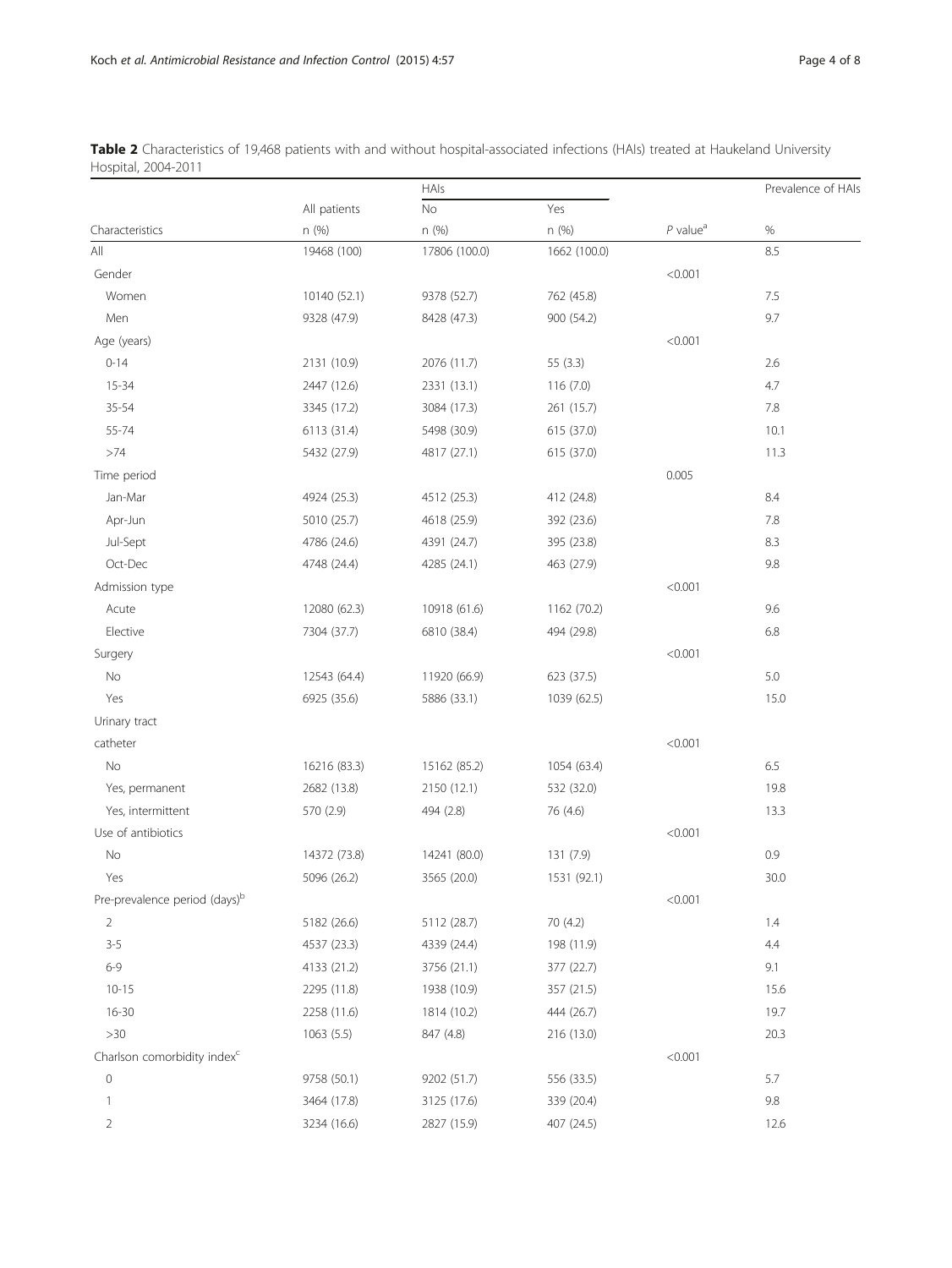|    | 1118 (5.7) | 951 (5.3)  | 167(10.0) | 14.9 |
|----|------------|------------|-----------|------|
|    | 420 (2.2)  | 377(2.1)   | 43(2.6)   | 10.2 |
| >4 | 1380 (7.1) | 1236 (6.9) | 144 (8.7) | 10.4 |

Table 2 Characteristics of 19,468 patients with and without hospital-associated infections (HAIs) treated at Haukeland University Hospital, 2004-2011 (Continued)

<sup>a</sup>By chi-square test

<sup>b</sup>Time from hospital admission to study inclusion

Information was missing for 94 patients on Charlson comorbidity index and 84 on admission type

comorbidity index up to 3 was associated with a higher prevalence of HAI, whereas patients with a Charlson index 4 or higher had a lower prevalence (Table [2\)](#page-3-0).

#### Thirty day and 1 year mortality

Table [3](#page-5-0) shows 30 day and 1 year mortality for all patients according to patient characteristics. Of all patients 909 (4.7 %) died within 30 days and 3188 (16.4 %) within 1 year. We found that mortality was higher among men than women, whereas mortality increased with age for both men and women. Patients with acute admission to the hospital had higher mortality than patients with elective admission. Increased mortality was also related to a longer pre-prevalence period, with an exception for patients having a pre-prevalence stay of more than 30 days. A high Charlson comorbidity index also gave increased mortality, and for patients with a Charlson index > 4 we found that 17.0 % and 61.4 % died within 30 days and 1 year, respectively.

Among patients with HAIs 10.8 % (95 % CI: 9.3, 12.3) died within the first month after they were included in the study compared to 4.1 % (95 % CI: 3.8, 4.4) in patients without HAIs. Within 1 year 28.4 % (95 % CI: 26.2, 30.6) with HAIs and 15.3 % (95 % CI: 14.7, 15.8) without HAIs had died.

By Kaplan-Meier survival analyses we found that patients without HAIs had a 1 year survival of 70 %, compared to 85 % in those without HAIs  $(p < 0.001)$ . The lowest survival rates were found among patients with LRTI and BSI. Patients with SSI had the same survival rates as those without HAIs (Fig. [2](#page-5-0)).

Following adjustment for confounding factors we found that patients with HAIs had a significantly increased mortality risk compared to patients without HAIs. Within 30 days and 1 year, patients with HAIs had an adjusted hazard ratio (HR) of 1.5 (95 % CI: 1.3, 1.8) and 1.4 (95 % CI: 1.2, 1.5) for death, respectively, relative to those without HAIs. The highest mortality risk was observed in patients with BSI, followed by patients with LRTI. No increased risk of death was found in patients with UVI and SSI during the follow up periods (Table [4](#page-6-0)).

#### **Discussion**

The main findings in this study were that patients with HAIs had a higher risk of dying within 30 days and

1 year, compared to those without HAIs. BSI, LRTI and having more than one HAIs simultaneously were associated with increased mortality, whereas patients with SSI and UTI did not have an increased risk of dying. The prevalence of HAIs was higher than previously reported from our hospital [[7](#page-6-0)]. The reason for this might be that patients by definition are not at risk of acquiring infection during the first two days in hospital and that all patients with less than two days length of stay were excluded from this study.

Only a few studies have estimated the global impact of HAIs on mortality in hospital, and as in this study, they are all reported increased mortality [[14, 16, 17](#page-7-0), [24](#page-7-0)]. Comparison of the results between studies remains difficult since different methods are used in the various studies. However, in a study by Kanerva et al., based on prevalence survey data from more than 7000 patients, 28 day mortality rate for patients with HAIs was slightly lower than the 30 day mortality found in our study, 9.8 % and 10.8 % respectively [[17](#page-7-0)].

As shown in other studies, we also found that both patients with BSI and LRTI had increased risk of dying during the follow-up period [\[14](#page-7-0), [16\]](#page-7-0). Patients with SSI had no increased mortality risk, the same result has also been shown in other studies [[16, 17\]](#page-7-0). We could not confirm that UTIs led to increased mortality, which contrasts with the findings from Fabbro-Peray et al. who reported OR for death after 60 days to be 1.6 (95 % CI: 1.3-2.1) [[16](#page-7-0)].

We identified several patient characteristics which increased the risk of HAIs and death. Male gender, old age, use of urinary tract catheter, longer pre-prevalence period, and comorbidity were all factors affecting patient outcome. These factors should always be taken into account in assessing each patient's risk of HAIs, and in targeting infection control and prevention measures in care and treatment.

To adjust for comorbidity we used the Charlson comorbidity index [[22](#page-7-0), [23\]](#page-7-0). An alternative method for adjusting risk of death would have been McCabe score, which assess patients subjectively in three different groups (non-fatal, ultimately fatal and rapidly fatal illness). According to other studies there is a significant correlation between Charlson index and McCabe class, although McCabe classifications are assumed to have a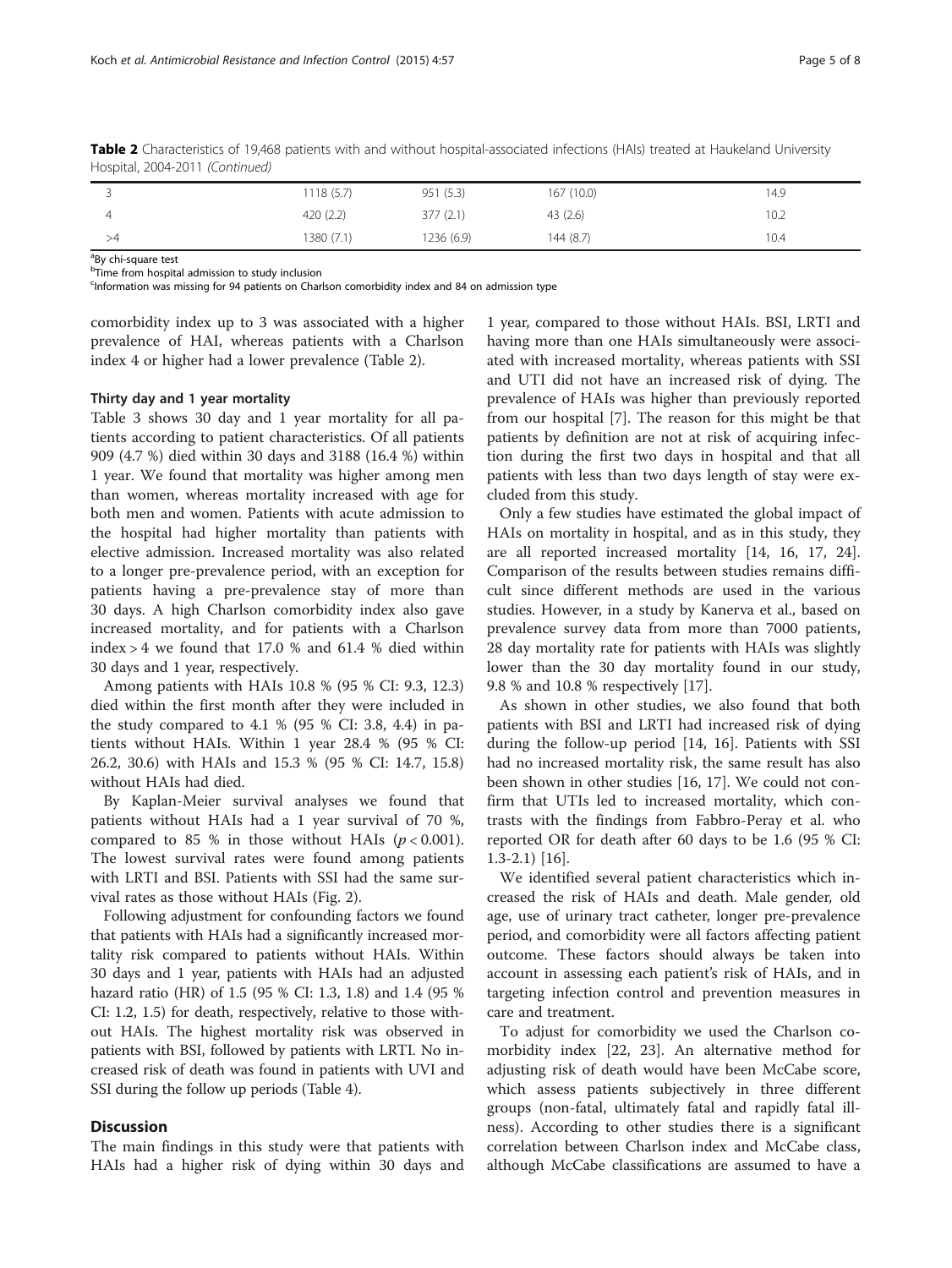<span id="page-5-0"></span>Table 3 Thirty day and 1 year mortality according to characteristics of 19,468 patients treated at Haukeland University Hospital, 2004-2011

|                                         | 30-days mortality, | 1 year mortality, |  |
|-----------------------------------------|--------------------|-------------------|--|
| Characteristics                         | n (%)              | n (%)             |  |
| All                                     | 909 (4.7)          | 3188 (16.4)       |  |
| Gender                                  |                    |                   |  |
| Women                                   | 413 (4.1)          | 1449 (14.3)       |  |
| Men                                     | 496 (5.3)          | 1739 (18.6)       |  |
| Age (years)                             |                    |                   |  |
| $0 - 14$                                | 7(0.3)             | 19 (0.9)          |  |
| 15-34                                   | 8(0.3)             | 45 (1.8)          |  |
| 35-54                                   | 46 (1.4)           | 259 (7.7)         |  |
| 55-74                                   | 309 (5.1)          | 1172 (19.2)       |  |
| >74                                     | 539 (9.9)          | 1693 (31.2)       |  |
| Time period                             |                    |                   |  |
| Jan-Mar                                 | 221 (4.5)          | 783 (15.9)        |  |
| Apr-Jun                                 | 225 (4.5)          | 822 (16.4)        |  |
| Jul-Sept                                | 232 (4.9)          | 794 (16.6)        |  |
| Oct-Dec                                 | 231 (4.9)          | 789 (16.6)        |  |
| Admission type                          |                    |                   |  |
| Acute                                   | 801 (6.6)          | 2477 (20.5)       |  |
| Elective                                | 108(1.5)           | 705 (9.7)         |  |
| Surgery                                 |                    |                   |  |
| <b>No</b>                               | 739 (5.9)          | 2526 (20.1)       |  |
| Yes                                     | 170 (2.5)          | 662 (9.6)         |  |
| Urinary tract                           |                    |                   |  |
| catheter                                |                    |                   |  |
| <b>No</b>                               | 526 (3.2)          | 2288 (14.1)       |  |
| Yes, permanent                          | 360 (13.4)         | 818 (30.5)        |  |
| Yes, intermittent                       | 23 (4.0)           | 82 (14.4)         |  |
| Use of antibiotics                      |                    |                   |  |
| No                                      | 512 (3.6)          | 2035 (14.2)       |  |
| Yes                                     | 397 (7.8)          | 1153 (22.6)       |  |
| Pre-prevalence                          |                    |                   |  |
| period (days) <sup>a</sup>              |                    |                   |  |
| 2                                       | 100(1.9)           | 505 (9.8)         |  |
| $3 - 5$                                 | 180 (4.0)          | 558 (12.3)        |  |
| $6 - 9$                                 | 209 (5.1)          | 750 (18.2)        |  |
| $10 - 15$                               | 163(7.1)           | 555 (24.2)        |  |
| $16 - 30$                               | 182 (8.1)          | 583 (25.8)        |  |
| >30                                     | 75 (7.1)           | 237 (22.3)        |  |
| Charlson comorbidity index <sup>b</sup> |                    |                   |  |
| 0                                       | 93 (1.0)           | 331 (3.4)         |  |
| 1                                       | 150(4.3)           | 462 (13.3)        |  |
|                                         |                    |                   |  |

Table 3 Thirty day and 1 year mortality according to characteristics of 19,468 patients treated at Haukeland University Hospital, 2004-2011 (Continued)

|    | 249 (7.7)  | 925 (28.6) |
|----|------------|------------|
| 3  | 134 (12.0) | 449 (40.2) |
|    | 49 (11.7)  | 168 (40.0) |
| >4 | 234 (17.0) | 847 (61.4) |

<sup>a</sup>Time from hospital admission to study inclusion

bInformation was missing for 94 patients on Charlson comorbidity index and 84 on admission type

better goodness-of-fit for predicting death [\[16](#page-7-0), [17](#page-7-0)]. McCabe classifications were, however, not part of the data set in the prevalence surveys in our hospital, and for this reason the Charlson index, which was already available in the patient administrative system, was utilised.

Our study has some limitations. Many people have been involved in data collection, and in spite of written information and validated definitions, different practices and assessments may have influenced the results. Furthermore, we did not investigate if patients without an infection on the day of surveillance had a HAI later on during the hospital stay. This might have resulted in misclassification and an underestimation of the impact of HAIs on mortality.

A possible sample bias may also have occurred since 457 out of 26,833 patents were excluded due to implausible data (Fig. [1\)](#page-1-0). However, since the number of excluded patients was relatively small, we do not assume that this lead to a systematic bias.

We have no information about the length of stay from admission to onset of HAI, and have used the time from admission to prevalence survey (the preprevalence period) as a surrogate for this. Especially for types of infection with long duration, such as SSI, the infection may have started several days before the

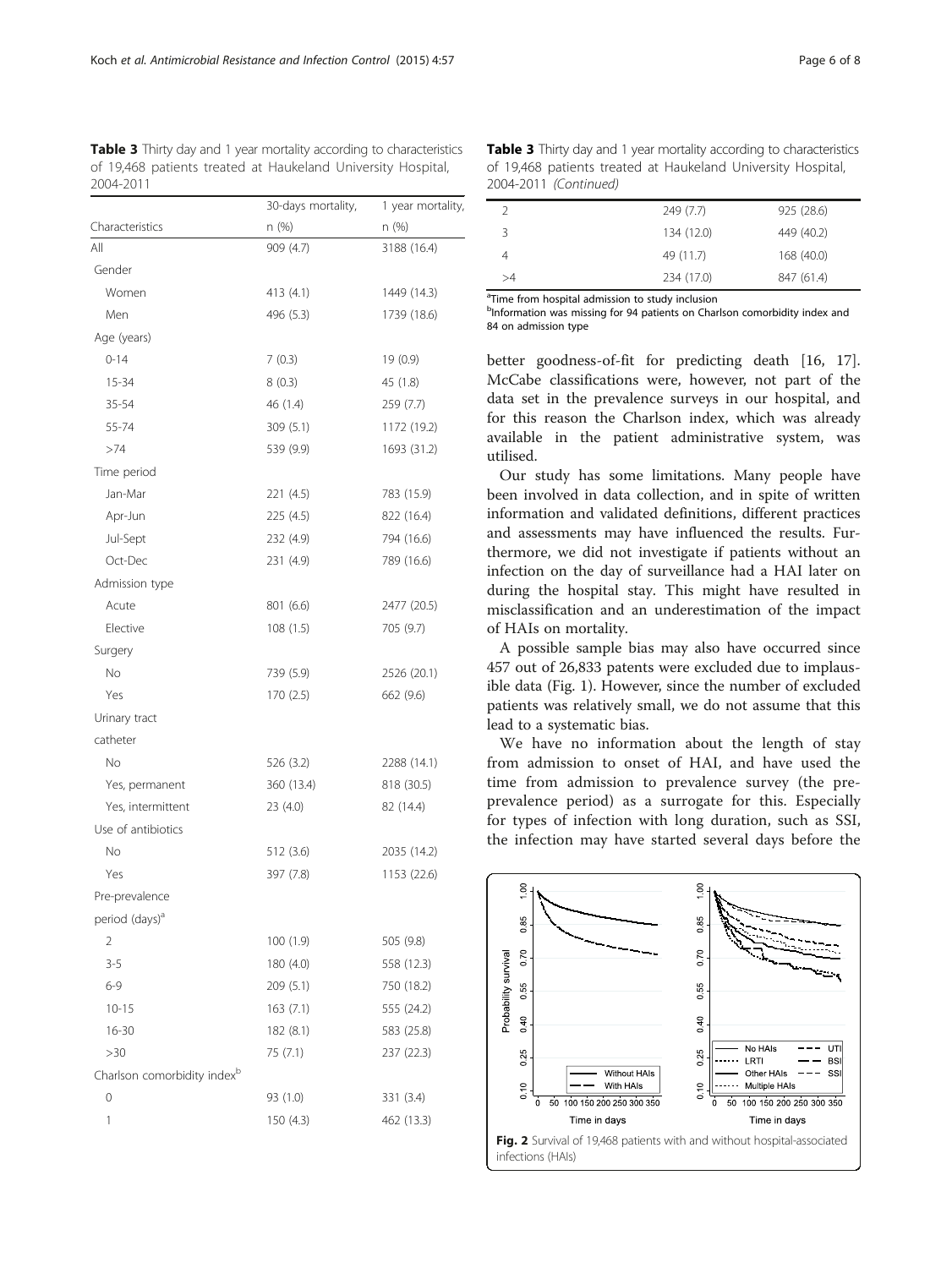|                            |              | 30-days mortality |                         |                         | 1-year mortality |                         |                       |
|----------------------------|--------------|-------------------|-------------------------|-------------------------|------------------|-------------------------|-----------------------|
|                            | Infections   | Mortality         | Crude hazard ratio      | Adjusted hazard ratio   | Mortality        | Crude hazard ratio      | Adjusted hazard ratio |
| Type of infection          | $\mathsf{n}$ | n(%)              | $(95%$ CI) <sup>a</sup> | $(95%$ CI) <sup>b</sup> | n(%)             | $(95%$ CI) <sup>a</sup> | $(95 % CI)^{b}$       |
| All infections             | 1662         | 180 (10.8)        | 2.7(2.3, 3.2)           | 1.5(1.3, 1.8)           | 472 (28.4)       | $2.1$ (1.9, 2.3)        | 1.4(1.2, 1.5)         |
| Urinary tract              | 407          | 36 (8.9)          | 2.2(1.6, 3.1)           | $0.9$ (0.6, 1.3)        | 100 (24.6)       | 1.7(1.4, 2.1)           | 0.9(0.7, 1.1)         |
| Lower respiratory          | 428          | 68 (15.9)         | $4.1$ $(3.2, 5.3)$      | 1.9(1.5, 2.5)           | 161(37.6)        | $3.0$ $(2.5, 3.5)$      | 1.7(1.4, 2.0)         |
| Blood stream               | 89           | 11(12.4)          | 3.1(1.7, 5.7)           | 2.7(1.5, 4.9)           | 36 (40.5)        | 3.1(2.3, 4.4)           | 3.0(2.1, 4.1)         |
| Other                      | 301          | 36 (12.0)         | 3.1(2.2, 4.3)           | 1.7(1.2, 2.4)           | 91 (30.2)        | $2.2$ (1.8, 2.8)        | 1.5(1.2, 1.9)         |
| >1 infection               | 126          | 16(12.7)          | 3.3(2.0, 5.4)           | $2.6$ $(1.5, 4.3)$      | 35 (27.8)        | 2.0(1.5, 2.8)           | 1.8(1.3, 2.6)         |
| Surgical site <sup>c</sup> | 311          | 13(4.2)           | 2.4(1.3, 4.2)           | 1.3(0.7, 2.3)           | 49 (15.8)        | $2.1$ (1.6, 2.8)        | $1.2$ (0.9, 1.6)      |

<span id="page-6-0"></span>Table 4 Mortality in 19,468 patients with hospital-associated infections at Haukeland University Hospital, 2004-2011

<sup>a</sup>Estimated by Cox regression model

b<br>Adjusted by year and calendar period of prevalence survey, patient's sex and age, type of admission, surgery operation, use of urinary tract catheter, time from hospital admission to study inclusion (pre-prevalence period), and Charlson comorbidity index

<sup>c</sup>Among 6925 operated patients

prevalence survey. Follow-up time will therefore be longer than 30 days and 1 year, and possibly different for the various types of HAIs.

Even if Charlson index is described as an appropriate tool to adjust for comorbidity, the use of ICD-codes has some limitations. The sensitivity of ICD codes has varied in published studies according to different practice of coding in different hospitals and countries [[25](#page-7-0), [26\]](#page-7-0). During the long study period it is also possible that some changes in practices for coding have occurred in our hospital, although we have not identified any extensive changes in these practices.

#### Conclusion

In this longitudinal study based on prevalence data from a large emergency and referral teaching hospital in Norway, we found that HAIs have severe consequences for patients. BSI, LRTI or more than one simultaneous HAI were independently and strongly associated with increased mortality 30 days and 1 year after inclusion in the study. Routinely collected prevalence surveillance data, integrated with patient administrative system, is of great value as a basis for studying long term consequences of HAIs.

#### Competing interests

The authors declare that they have no competing interests.

#### Authors' contributions

AMK, RMN, and SH designed the study. RMN and AMK analysed and interpreted the data. AMK drafted the manuscript in discussion with RMN, HME RJC and SH. All authors assisted in manuscript revision and approved the final manuscript for publication.

#### Acknowledgements

We would like to thank all the nurses and physicians who contributed to the prevalence surveys. We also thank infection control nurse Unni Fosse at the Centre for infection control, Haukeland University Hospital who administers the prevalence survey at the hospital and Asgaut Viste for input during the writing process. Also thank to Håkon Ersland who conducted valuable work in preparing the ICD-10 codes for further analysis.

#### Author details

<sup>1</sup>Department of Research and Development, Haukeland University Hospital, Jonas Liesv. 65, 5021 Bergen, Norway. <sup>2</sup>Department of Clinical Science, University of Bergen, Jonas Liesv. 87, Bergen, Norway. <sup>3</sup>Norwegian Institute of Public Health, Postboks 4404Nydalen, 0403 Oslo, Norway. <sup>4</sup>K.G Jebsen Centre for Influenza Vaccine Research, Department of Clinical Science, University of Bergen, Jonas Lies v. 87, Bergen, Norway.

#### Received: 11 May 2015 Accepted: 30 November 2015 Published online: 29 December 2015

#### References

- 1. Bruun T, Loewer HL. Prevalence surveillance system of nosocomial infections in Norway. Euro Surveill. 2007;12(8):E070830.2.
- 2. Eriksen HM, Iversen BG, Aavitsland P. Prevalence of nosocomial infections in hospitals in Norway, 2002 and 2003. J Hosp Infect. 2005;60(1):40–5.
- 3. van der Kooi TI, Mannien J, Wille JC, van Benthem BH. Prevalence of nosocomial infections in The Netherlands, 2007-2008: results of the first four national studies. J Hosp Infect. 2010;75(3):168–72.
- 4. Reilly J, Stewart S, Allardice GA, Noone A, Robertson C, Walker A, et al. Results from the Scottish National HAI prevalence survey. J Hosp Infect. 2008;69(1):62–8.
- 5. WHO. Report on the Burden of Endemic Health Care-Associated Infection Worldwide 2011 [updated 07.08.2015]. Available from: [http://apps.who.int/](http://apps.who.int/iris/bitstream/10665/80135/1/9789241501507_eng.pdf?ua=1) [iris/bitstream/10665/80135/1/9789241501507\\_eng.pdf?ua=1.](http://apps.who.int/iris/bitstream/10665/80135/1/9789241501507_eng.pdf?ua=1) Access date 10. 08.2015.
- 6. Zarb P, Coignard B, Griskeviciene J, Muller A, Vankerckhoven V, Weist K, et al. The European Centre for Disease Prevention and Control (ECDC) pilot point prevalence survey of healthcare-associated infections and antimicrobial use. Euro Surveill. 2012;17(46):20316.
- 7. Koch AM, Nilsen RM, Dalheim A, Cox RJ, Harthug S. Need for more targeted measures - Only less severe hospital-associated infections declined after introduction of an infection control program. J Infect Public Health. 2015;8(3):282–90.
- 8. Burke JP. Infection control a problem for patient safety. N Engl J Med. 2003;348(7):651–6.
- 9. Klevens RM, Edwards JR, Richards Jr CL, Horan TC, Gaynes RP, Pollock DA, et al. Estimating health care-associated infections and deaths in U.S. hospitals, 2002. Public Health Rep. 2007;122(2):160–6.
- 10. McFee RB. Nosocomial or hospital-acquired infections: an overview. Dis Mon. 2009;55(7):422–38.
- 11. Allegranzi B, Bagheri Nejad S, Combescure C, Graafmans W, Attar H, Donaldson L, et al. Burden of endemic health-care-associated infection in developing countries: systematic review and meta-analysis. Lancet. 2011; 377(9761):228–41.
- 12. Graves N, Halton K, Lairson D. Economics and preventing hospital-acquired infection: broadening the perspective. Infect Control Hosp Epidemiol. 2007; 28(2):178–84.